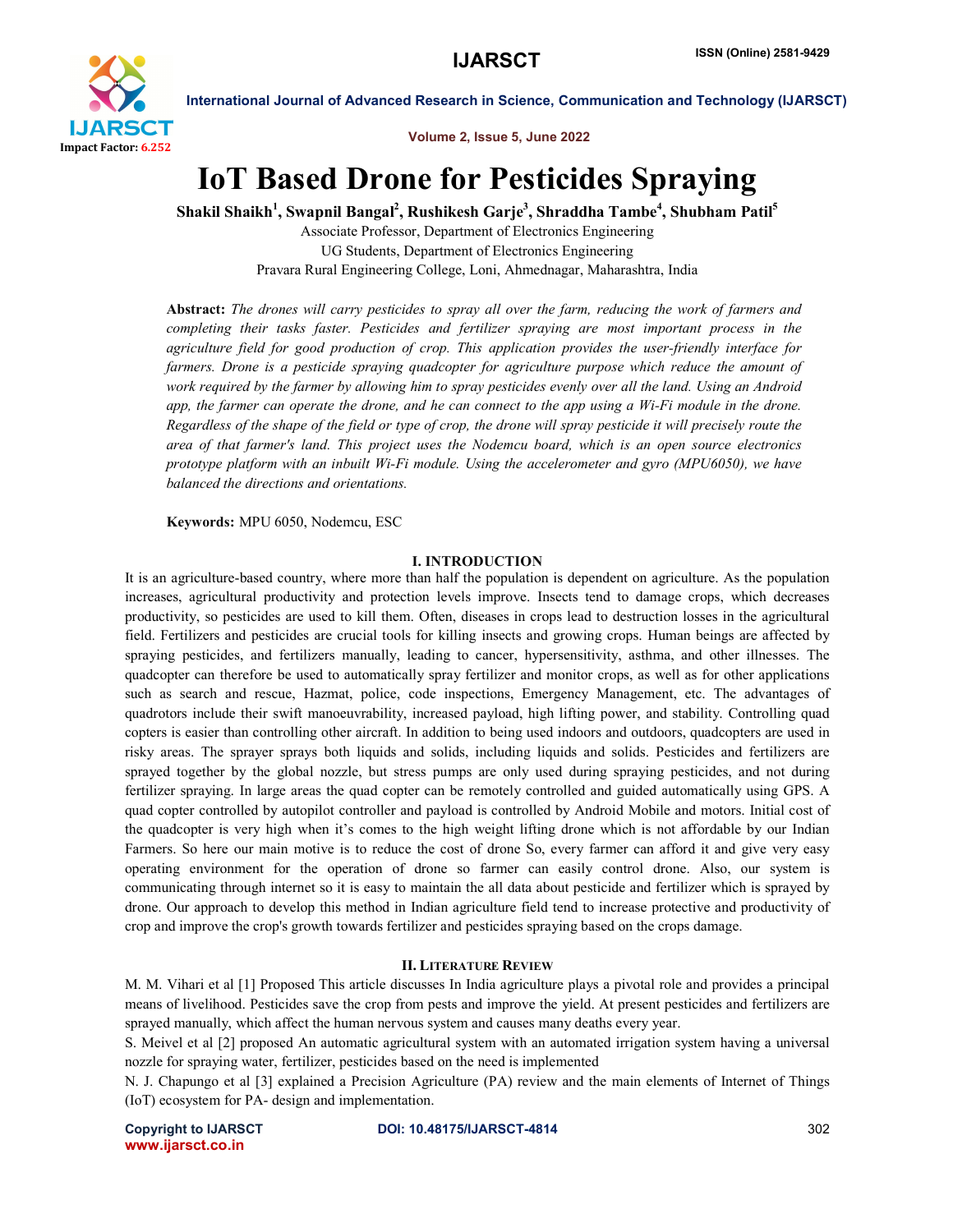

# Volume 2, Issue 5, June 2022

D. Yallappa et al [4] proposed about Application of crop protection materials is one of the crucial operations in agriculture to meet ever demanding food production. The drone mounted sprayer mainly consists of BLDC motors, LiPo (Lithium polymer) batteries, pesticide tank, pump, and supporting frame.

Soothe S et al [5] explained the purpose of FREYR drone is to develop a quad-copter which carries pesticides to spray all over the farm which reduces the work of farmers as well as it finishes his work soon.

F. Sarghini et al [6] explained about Pesticide application using UAV is gaining momentum as a possible crucial technical approach to control insect, diseases and weeds population on the field.

G. S. Prabhu et al [7] The main concept of this paper is to reduce farmer's time and increase the yield by implementing IOT in the field. It checks the moisture level in the soil and the values are viewed by farmer in his mobile.

S. Meivel et al [8] Proposed an automatic agricultural system with an automated irrigation system having a universal nozzle for spraying water, fertilizer, pesticides based on the need is implemented.

P. Kundu et al [9] Proposed the study has implemented a smart soil conditions monitoring system in which the IoT sensors located in the field furnishes the demanded data, processes it and advances it into the PUBSUB , from where the data flows to get stored in the Google Cloud Console which is a virtual store to prevent data loss and difficulties in maintaining data storage offline.

S. Sontowski et al [10] explained about Cyber Attacks on Smart Farming Infrastructure.

D. Murugan et al [11] In this paper, a methodology has been proposed for precision agriculture monitoring i.e., to classify vegetation into sparse and dense vegetation classes by employing fusion of freely available satellite data (Landsat 8) and drone imagery.

F. Sarghini et al [12] proposed a measurements of spray deposition obtained from UAV spray application technique.

| <b>Component Name</b>                  | <b>Specification</b>                          |  |
|----------------------------------------|-----------------------------------------------|--|
| Brushless DC Motors (out runners)      | 1000KV                                        |  |
| NodeMcu board Flight Controller        |                                               |  |
| Transmitter and Receiver               | 2.4GHz                                        |  |
| Frame (glass fibre and polyamidenylon) | Length: Width: 450mm: 450mm Height: 55mm      |  |
| Electronic Speed Controllers (ESC)     | 20 Amp                                        |  |
| Propellers                             | 1045R, 1045 Diameter: 10-inch Pitch: 4.5 inch |  |
| 3s Li-Po Battery                       | 11.1(nominal) 12.6V(max) 2200mAh30C           |  |
| Flight Time                            | 8min (avg)                                    |  |

# III. MATERIALS AND METHODS

Table 1: Hardware Components Required

#### Table 2: Average Weight Calculation of a Drone System

| <b>Part Description</b>  | Avg. Weight<br>(gms) | Quantity | <b>FinalAvg. Weight</b><br>(gms) |
|--------------------------|----------------------|----------|----------------------------------|
| <b>Flight Controller</b> | 23                   |          | 23                               |
| Propellers               | 7.5                  | 4        | 30                               |
| Receiver                 | 7                    |          | ┑                                |
| Motors                   | 30                   | 4        | 120                              |
| <b>ESC</b>               | 11                   | 4        | 44                               |
| <b>Battery</b>           | 180                  |          | 180                              |
| Frame                    | 250                  |          | 250                              |
| Sprayer Tank with load   | 400                  |          | 400                              |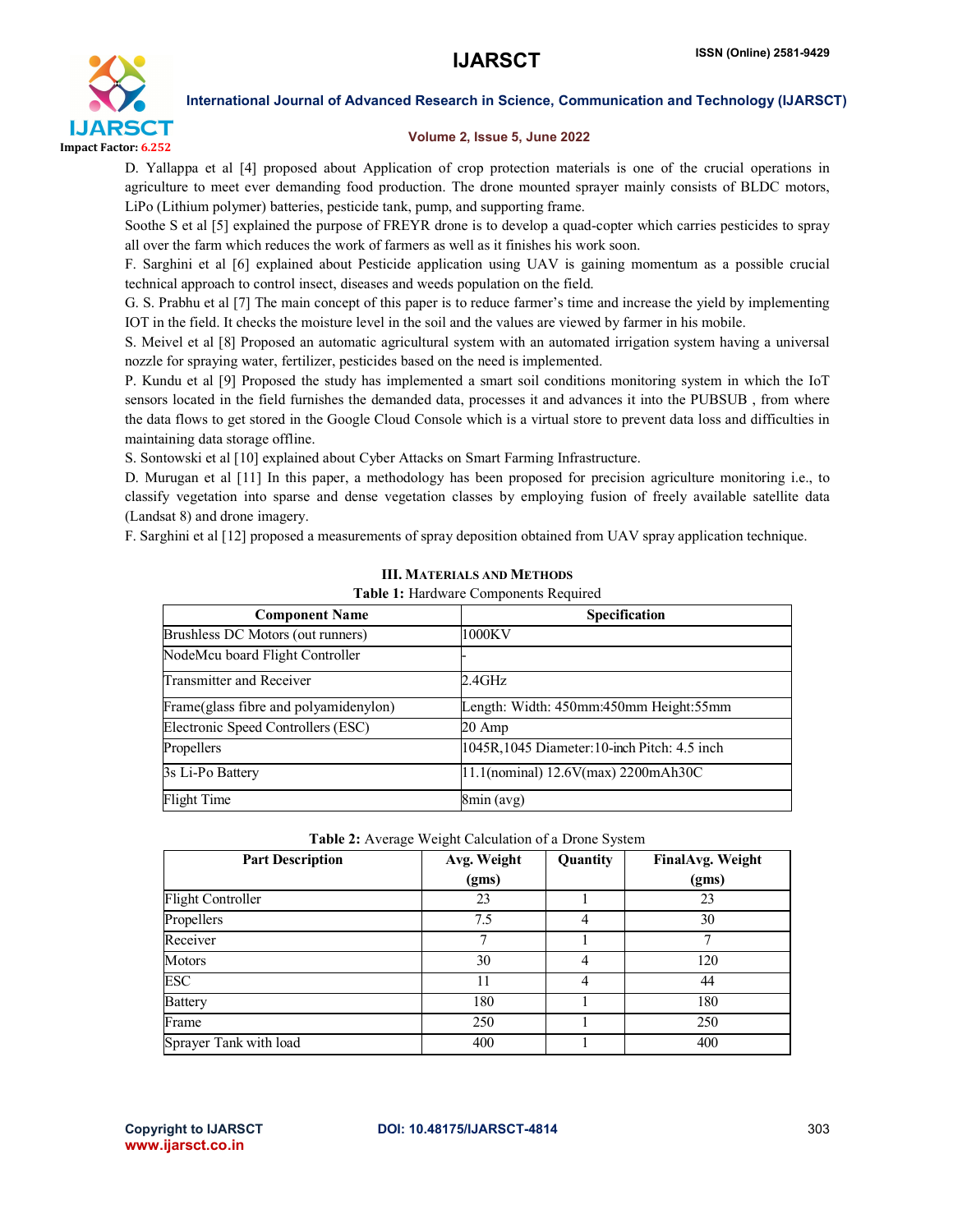

# Volume 2, Issue 5, June 2022

|                                    | <b>Propeller Size</b>         | <b>Thrust Produced (approx.)</b> |
|------------------------------------|-------------------------------|----------------------------------|
| 3SLi-Po<br>battery with ESC of 30A | 10-inch 4.5 pitch $(1045)$    | $800 \text{ gms}$                |
|                                    | 9-inch $4.5$ pitch $(0.0945)$ | $475$ gms                        |
|                                    | 8-inch $4.5$ pitch $(0845)$   | $475$ gms                        |

#### Table 3: Propeller Size VS Thrust Generated

#### 3.1 Design Aspects

The main design aspect of a quad copter is that the thrust to weight ratio must be generally greater than or equal to 2:1[3]. Based on the Table.2 the average weight of the drone (with the load) is 1300gms. The following steps determine the thrust required to hover a quadcopter at half throttle when the control is on.

- **Step1:** Multiply the average weight with 2. So, the thrust required is  $1300*2=2600$  gms In order to eliminate difficulty of hovering during winds we bump the result by a factor of 20%. 2600\*(20/100) =520gms, Total thrust required is 2600+520=3120gms IoT based Unmanned Aerial Vehicle system for Agriculture applications International Conference on Smart Systems and Inventive Technology On an average 3100 grams of thrust is required to hover the drone.
- Step2: Since this is a quad copter, we use 4 motors so the average thrust on each motor is given as 3100/4=775gms the motors and propellers required to lift the drone are chosen according to the Table III

#### 3.2 Block Diagram

- Propellers and Motors: Based on the thrust required the motors and the propellers can be determined using the Table.3. Considering the average estimated weights, the motors used here are 1000kv with propeller length of 10 inch and 4.5-inch slope.
- Flight Controller: In this we use NodeMcu board as a flight controller along with MPU6050 IMU sensor which has inbuilt gyro sensor and accelerometer sensor which automatically stabilizes the drone flight.
- Android App: Android App is used to send instruction to drone through internet.
- ESC: Electronic speed controller of 30Amperes. It controls the speed of the motors based on the instruction received from the flight controller.



#### Figure 1: Block Diagram

 Sprayer Module: The sprayer mainly consists of a tank to carry the load. Here we use a 250ml tank and a pump attached to a nozzle is inserted in the tank to spray the content. This pump is driven by a motor driver connected to the flight controller and it can be switched ON or OFF using Android App.

www.ijarsct.co.in

### Copyright to IJARSCT DOI: 10.48175/IJARSCT-4814 **304**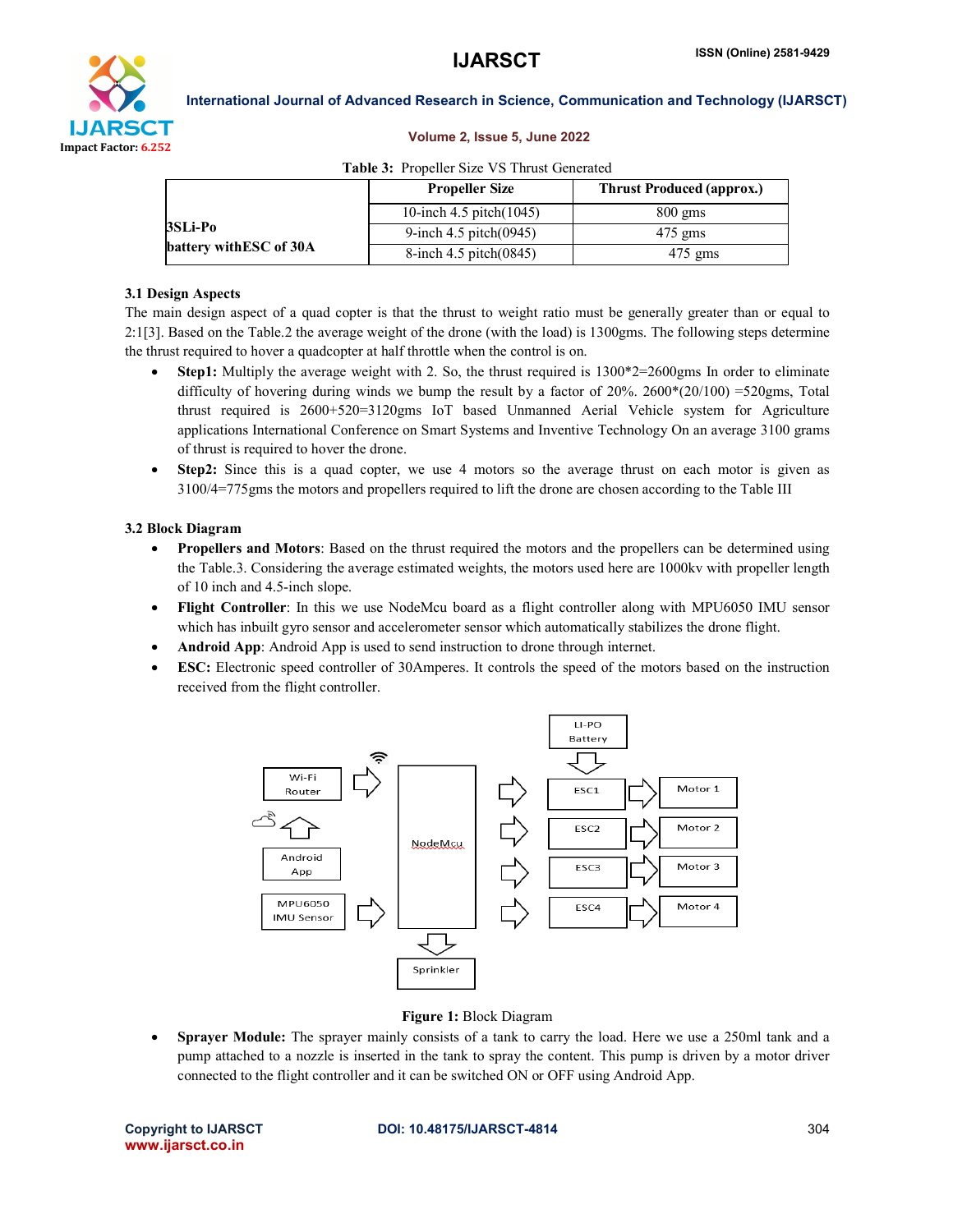

# 3.3 Circuit Diagram

#### Volume 2, Issue 5, June 2022



#### Figure 2: Circuit Diagram

In above circuit diagram our Nodemcu board is acting as our flight controller. NodeMcu is responsible for process all data. System is powered up using 11.2V battery. The IMU sensor MPU6050 (Gyroscope + Accelerometer + Temperature) is connected to our controller through i2c protocol. Serial data (SDA) and serial clock (SCL) is connected to pin D1 and D2 respectively. This sensor is responsible for calculating drone angle and maintain stability. Electronic speed control boards are connected to battery for power and data pin of all esc's is connected to D5, D6, D7 and D8 respectively. Which control speed of motors using PWM method. BLDC motors are connected to ESC's which change speed of motors according to signal from app. A 12 V pump is connected to D8 pin through relay which pump water from tank and spray pesticide when signal is comes from app.

#### 3.4 Algorithm

- Step 1: Start
- Step 2: Initialize the NodeMcu
- Step 3: Initialize the Blink IoT App
- Step 4: Connect NodeMcu and App
- Step 5: Send Command through App
- Step 6: NodeMCU Receive Command from Blink Server
- Step 7: NodeMCU Receive Data from MPU6050
- Step 8: Send signal to ESC's
- Step 9: ESC's Vary Motor speed according signal

#### 3.5 Working

We are using Blynk IoT Android app as a transmitter. Using this app, we developed virtual remote control which has joystick controls for drone movement control and button control to start or stop pesticide spraying pump. At first any user (farmer) must on the system so that system will get connected to Wi-Fi router mounted on drone and System get connected to transmitter remote through internet. Once system get ready flight controller start receiving controlling signals from Android mobile by Blynk IoT platform.

LiPo rechargeable battery is connected to run motors. We use Node MCU which helps in interfacing the app with the motors of drone that is interfacing software with hardware. An android app Blynk is interfaced with the Node MCU board through internet Using Wi-Fi router mounted on drone which provide internet connection.

Once drone receiver block receives signal from transmitter the received signal is processed by the processor and output is send to the ESC's which controls the speed of the motors according to signal using PWM technique Initially drone is on ground so when we pass flying signal through mobile. The drone motor gets started which get power from ESC's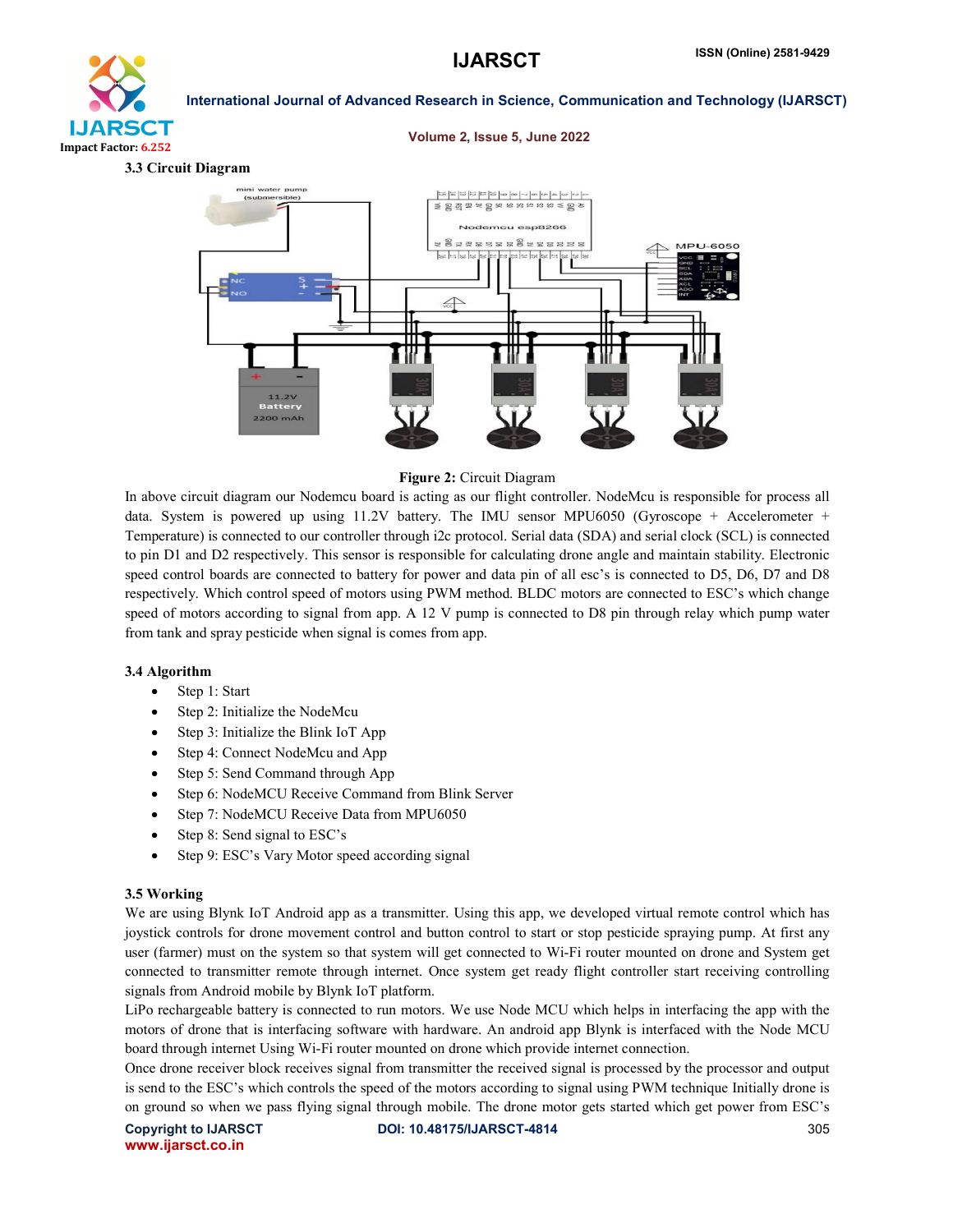

### Volume 2, Issue 5, June 2022

connected to LI-PO battery and controls the speed of motors and the controlling signal to ESC's is provided by flight controller. Flight controller controls the flight angle and maintain the drone stability of drone by calculating the angle of 3 axis gyroscope and 3 axis accelerometer sensors. The data of this sensor is provided to microcontroller. Microcontroller will process this data and produce appropriate PWM signal for ESC's which controls the speed of the BLDC motors and maintain the stability of drone. Drone has one fluid tank mounted on it which contain liquid of pesticides the tank is connected to 12 V DC pump which pump the mixture from tank when drone is at desired position and received spraying signal from user through remote controller once pump get started it will pump the pesticide from tank increase its pressure and supply to nozzle. In last through nozzle pesticides is evenly sprayed over a field.



Figure 3: Flowchart

# IV. RESULT

Drone system was assembled along with sprayer system using NodeMcu controller as is a quad copter. It is able to fly for 6 to 8 min with coverage of 50sq.mt. Drone with Sprayer during Flight The agricultural drone developed is more efficient for spraying in the fields than the conventional spraying. The main advantage of this drone is reduction of spraying time. It can fly across different terrains and there will be even spraying of the fertilizers from a single safe place. The average area covered by the prototype system is around 3 feet by 3 feet at a height of 6 feet. The spray time is about 1 minute for the 250 ml of content. The quantity of pesticide spraying can be increased by increasing the drone lift capacity and this can be achieved by choosing higher specifications of the motors and the flight time can be increased by increasing the battery capacity.

# V. CONCLUSION

UAV based single point-controlled sprayer system was implemented using Quad- copter. The main advantage of this system is that it is very helpful to the farmers for spraying pesticides and fertilizers. It reduces the amount of spray, with less time without human intervention. Spray flow rate can be varied by varying speed of the servo motor. Drones can be treated as the best of technological Table I achievement in this era and have readily explored by a variety of users with lot of applications. Unmanned drone. Aircraft is a transformational has revolutionized the agricultural industry in a

www.ijarsct.co.in